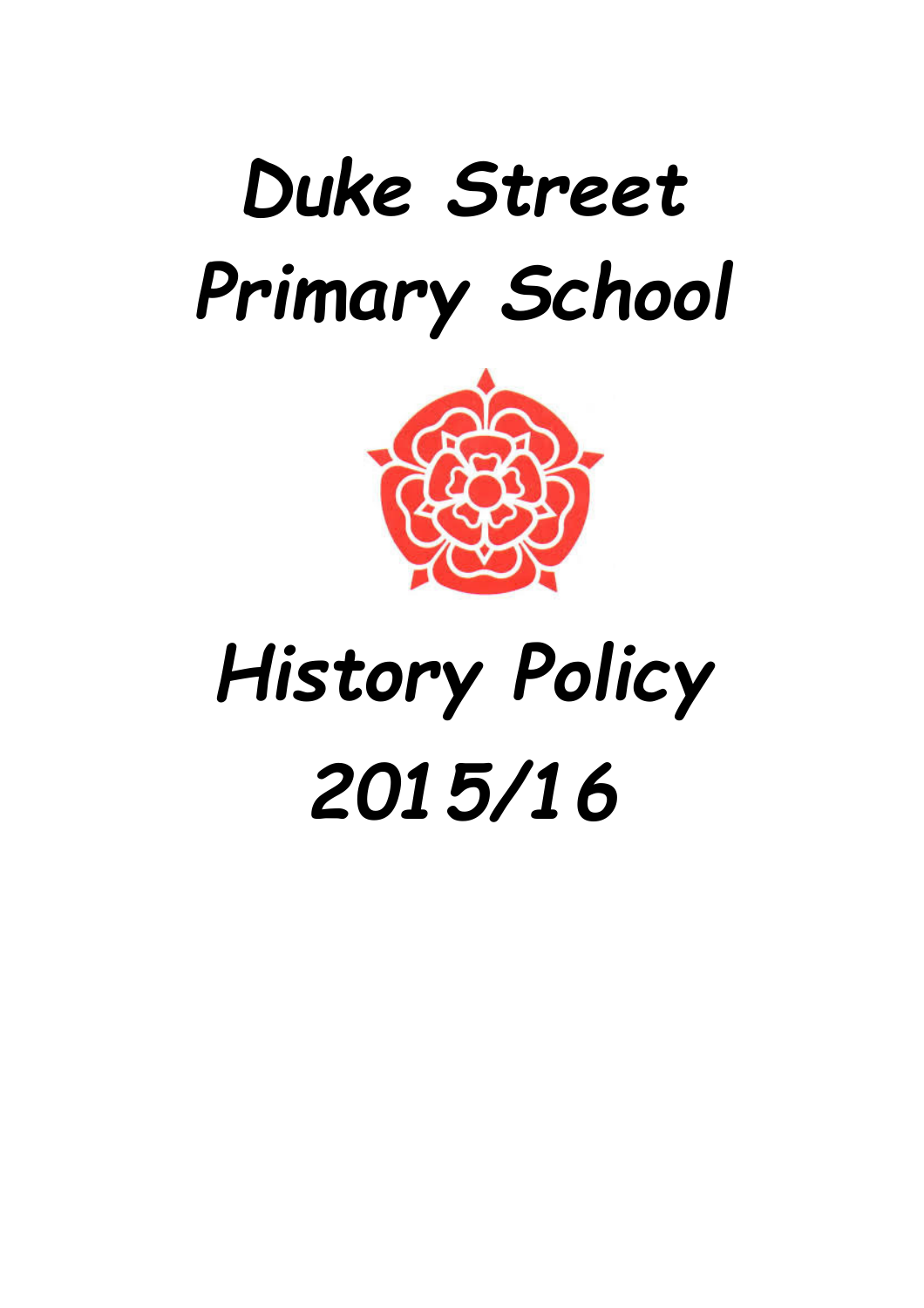#### **Introduction**

This policy outlines the teaching, organisation and management of history taught and learnt at Duke Street Primary School.

The policy has been drawn up as a result of staff discussion and has the agreement of the Governing Body. The implementation of this policy is the responsibility of all teaching staff. The responsibility for monitoring and reviewing the content within this subject area is to be reviewed by the history subject leaders Louis Reay and Emma Young.

#### **Aims and objectives**

The aim of history teaching here at Duke Street Primary School is to stimulate the children's interest and understanding about the life of people who lived in the past. We teach children a sense of chronology, and through this they develop a sense of identity and a cultural understanding based on their historical heritage.

We aim to provide an opportunity for all children to experience a balanced curriculum and to develop academically, morally, physically and socially according to their own capabilities and needs in a well-balanced and friendly atmosphere in which each child feels valued. They learn to value their own and other people's cultures in modern multicultural Britain and, by considering how people lived in the past, they are better able to make their own life choices today. We teach children to understand how events in the past have influenced our lives today; we also teach them to investigate these past events and, by so doing, to develop the skills of enquiry, analysis, interpretation and problem-solving.

Duke Street Primary School aims to:

- $\triangleright$  Provide pupils with a secure, caring and stimulating learning environment –
- $\triangleright$  Promote self-discipline, moral values and self-esteem  $-$
- $\triangleright$  Set challenging yet realistic goals in order to allow each child and member of staff to reach his or her full potential –
- $\triangleright$  Encourage an enthusiastic attitude to teaching and learning through a wellbalanced and varied curriculum –
- $\triangleright$  Work in partnership with parents to provide the best for each child in order to get the best from each child –
- $\triangleright$  Learn from each other, learn with each other and learn on behalf of each other as part of a networked learning community –
- $\triangleright$  Offer colleagues an enjoyable, positive and welcoming environment in which to work, fostering both team commitment and the well-being of everyone within our school community –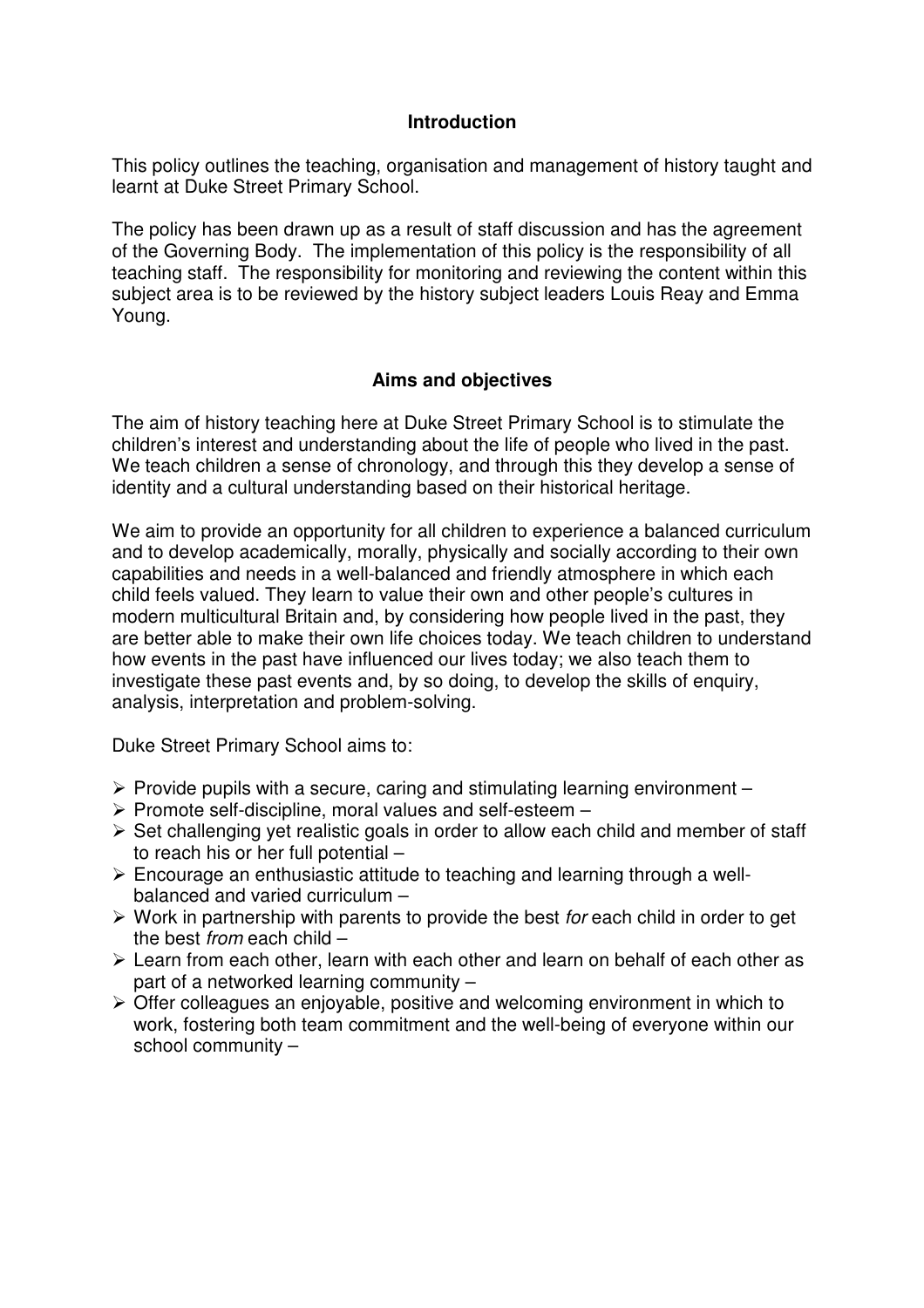#### **National Curriculum (2014) aims and objectives:**

### **Purpose of study**

A high-quality history education will help pupils gain a coherent knowledge and understanding of Britain's past and that of the wider world. It should inspire pupils' curiosity to know more about the past. Teaching should equip pupils to ask perceptive questions, think critically, weigh evidence, sift arguments, and develop perspective and judgement. History helps pupils to understand the complexity of people's lives, the process of change, the diversity of societies and relationships between different groups, as well as their own identity and the challenges of their time.

#### National Curriculum 2014 Aims

The national curriculum for history aims to ensure that all pupils:

- know and understand the history of these islands as a coherent, chronological narrative, from the earliest times to the present day: how people's lives have shaped this nation and how Britain has influenced and been influenced by the wider world
- know and understand significant aspects of the history of the wider world: the nature of ancient civilisations; the expansion and dissolution of empires; characteristic features of past non-European societies; achievements and follies of mankind
- gain and deploy a historically grounded understanding of abstract terms such as 'empire', 'civilisation', 'parliament' and 'peasantry'
- understand historical concepts such as continuity and change, cause and consequence, similarity, difference and significance, and use them to make connections, draw contrasts, analyse trends, frame historically-valid questions and create their own structured accounts, including written narratives and analyses
- understand the methods of historical enquiry, including how evidence is used rigorously to make historical claims, and discern how and why contrasting arguments and interpretations of the past have been constructed.
- gain historical perspective by placing their growing knowledge into different contexts, understanding the connections between local, regional, national and international history; between cultural, economic, military, political, religious and social history; and between short- and long-term timescales.

#### **Teaching and Learning**

#### **Content:**

Duke Street Primary School is developing a skills based curriculum taking support from Chris Quigley 'Essentials' and The New National Curriculum 2014. Classes follow a 'Creative Hook' to start the learning of a theme and plan for progression taking into account children's individual learning styles. This approach enables children to take responsibility for their own learning by suggesting the path we, the teachers', take when planning our topic based curriculum.

Underpinning all teaching and learning in History is capturing the children's imagination and curiosity to learn. The start of each theme begins with a hook starter to engage the children and give them a purpose for learning and an enthusiasm to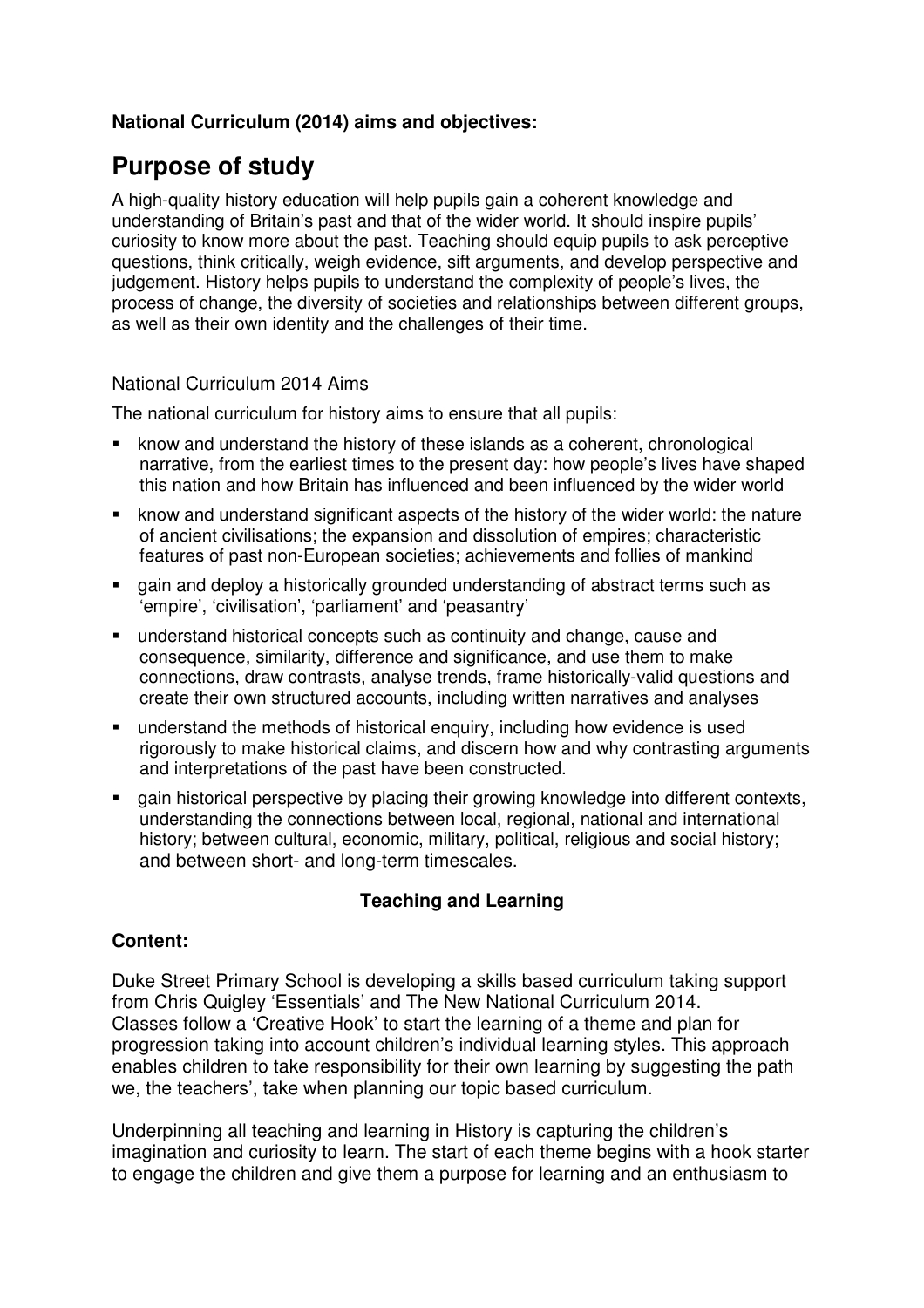find out more. Visits, links and comparisons with other schools around the world, and theme days are built into each unit and planned for at the start of each theme. The skills are revisited and embedded over time to enable the children to gain a deeper understanding, to then apply these skills throughout the curriculum.

We inspire and capture the imagination of the children through the progressive skills which are taught through Chris Quigley's milestones, following the 'Creative Themes for Learning'.

#### **Key Stage 1 themes:**

Cracking Ideas

Great and Ghastly Events

Let's Remember

#### **Key Stage 2 themes:**

**Buildings** 

Rich and Poor

Language

The Arts

Transport and Trade

**Conflict** 

Achievements and Legacies

**Beliefs** 

#### **We use these 'Creative themes for Learning' to enable children to develop:**

• An excellent knowledge and understanding of people, events, and contexts from a range of historical periods and of historical concepts and processes.

• The ability to think critically about history and communicate ideas very confidently in styles appropriate to a range of audiences.

• The ability to consistently support, evaluate and challenge their own and others' views using detailed, appropriate and accurate historical evidence derived from a range of sources.

• The ability to think, reflect, debate, discuss and evaluate the past, formulating and refining questions and lines of enquiry.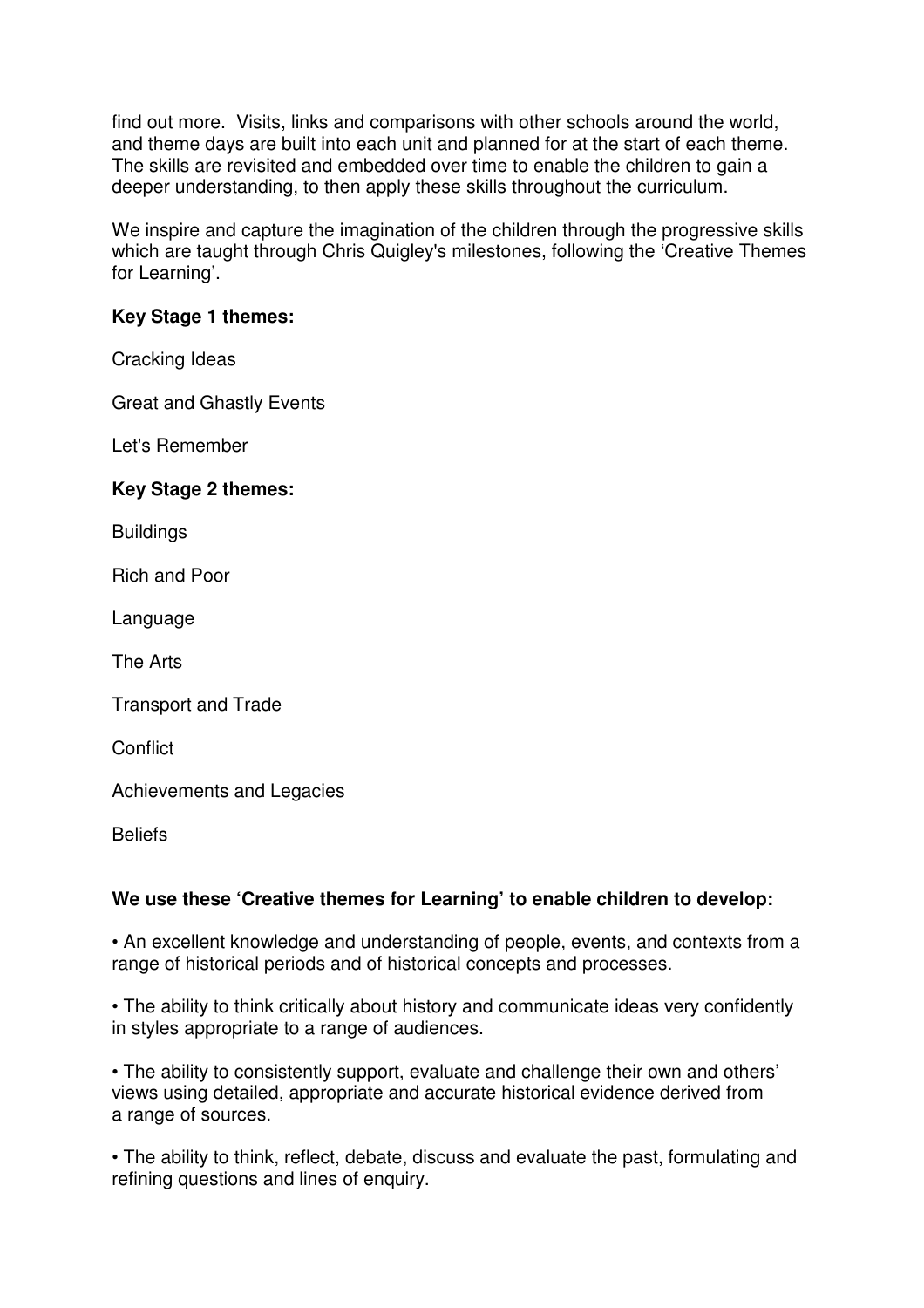• A passion for history and an enthusiastic engagement in learning, which develops their sense of curiosity about the past and their understanding of how and why people interpret the past in different ways.

• A respect for historical evidence and the ability to make robust and critical use of it to support their explanations and judgments.

• A desire to embrace challenging activities, including opportunities to undertake high-quality research across a range of history topics.

#### **Our Key Indicator objectives for History in KS1 will look at:**

• The lives of significant individuals in Britain's past who have contributed to our nation's achievements - scientists such as Isaac Newton or Michael Faraday, reformers such as Elizabeth Fry or William Wilberforce, medical pioneers such as William Harvey or Florence Nightingale, or creative geniuses such as Isambard Kingdom Brunel or Christina Rossetti.

• Key events in the past that are significant nationally and globally, particularly those that coincide with festivals or other events that are commemorated throughout the year.

- Significant historical events, people and places in their own locality.
- Investigate and interpret the past
- Build an overview of world history
- Understand chronology
- Communicate historically

#### **Our Key Indicator objectives for History in KS2 are:**

- Changes in Britain from the Stone Age to the Iron Age.
- The Roman Empire and its Impact on Britain.
- Britain's settlement by Anglo Saxons and Scots.
- The Viking and Anglo Saxon struggle for the Kingdom of England.
- A local history study.
- A study of a theme in British history.

• Early Civilizations achievements and an in-depth study of one of the following: Ancient Sumer; The Indus Valley; Ancient Egypt; The Shang Dynasty.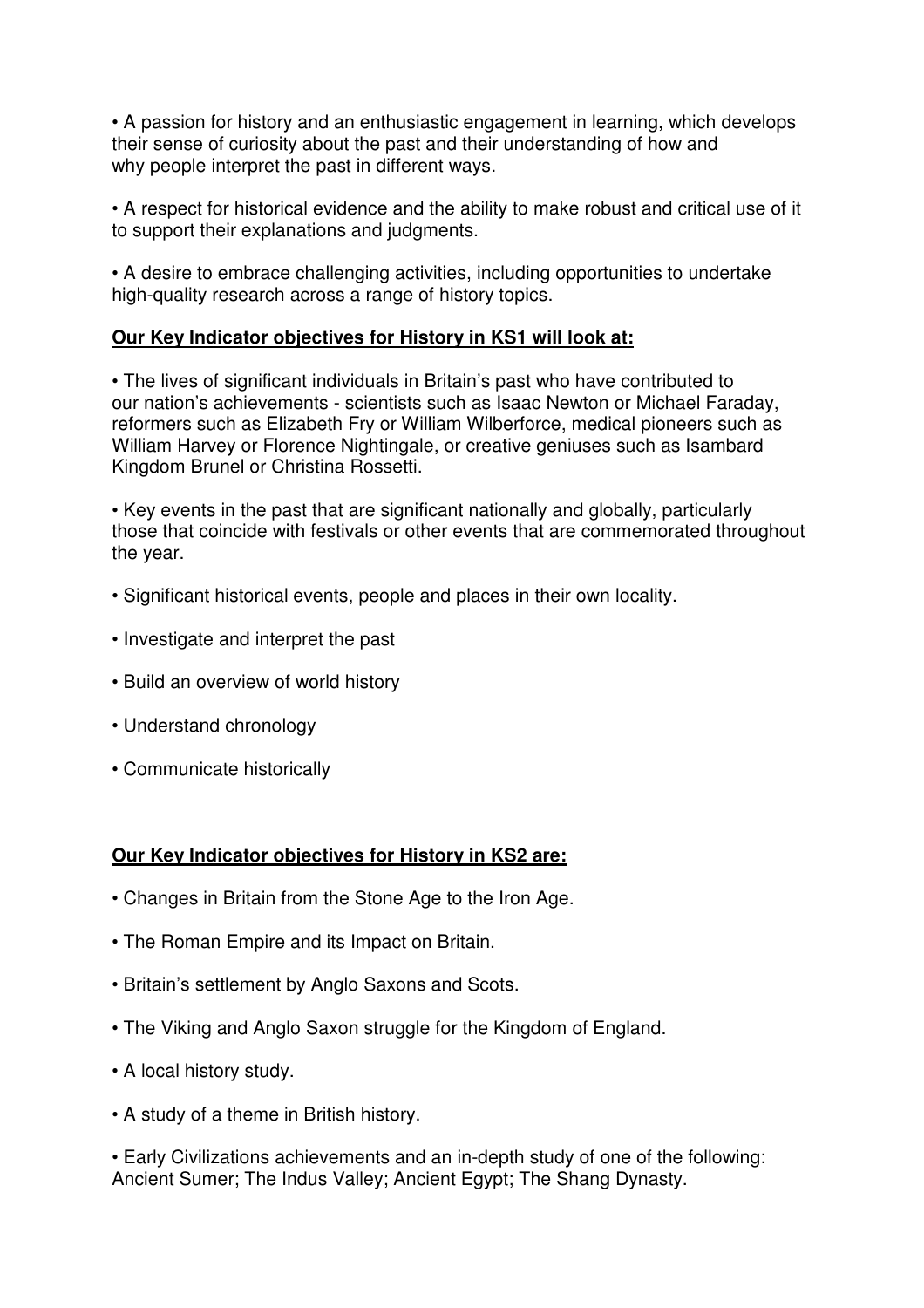- Ancient Greece.
- A non- European society that contrasts with British history chosen from:
	- Early Islamic Civilization
	- Mayan Civilization
	- Benin.
- Investigate and interpret the past
- Build an overview of world history
- Understand chronology
- Communicate historically

#### **Planning, Assessing and Monitoring**

#### **Planning**

We teach history through a Chris Quigley © themed based approach and ensure skills and objectives from the National Curriculum for history, are incorporated into our curriculum planning. We ensure that there are opportunities for children of all abilities to develop their skills and knowledge and we build progression into the schemes of work so that the children are increasingly challenged as they move up through the school, deepening their learning and understanding. Our medium-term plans give details of each unit of work for each term. The subject leader keeps and reviews these plans on a regular basis. Because we have some mixed-age classes, we carry out the medium-term planning on a two-year rotation cycle. By so doing, we ensure that children have complete coverage of the National Curriculum, but do not have to repeat topics

An overview of the program of study throughout the school can be seen in the termly curriculum overview. Staff also plan using MTP for their department, and as an overview to the sequence of lessons, ensuring that the skills and objectives are covered. A class teacher writes an outline for each lesson (short-term plans). These list the specific learning objectives of each lesson.

#### **Assessment**

Children demonstrate their ability in history in a variety of different ways. Younger children might, for example, act out a famous historical event, whilst older pupils may produce a PowerPoint presentation based on their investigation, for example, of voyages of discovery. Teachers will assess children's work by making informal judgements during lessons. On completion of a piece of work, the teacher assesses the work and uses this information to plan for future learning. Written or verbal feedback is given to the child to help guide his or her progress. Older children are encouraged to make judgements about how they can improve their own work.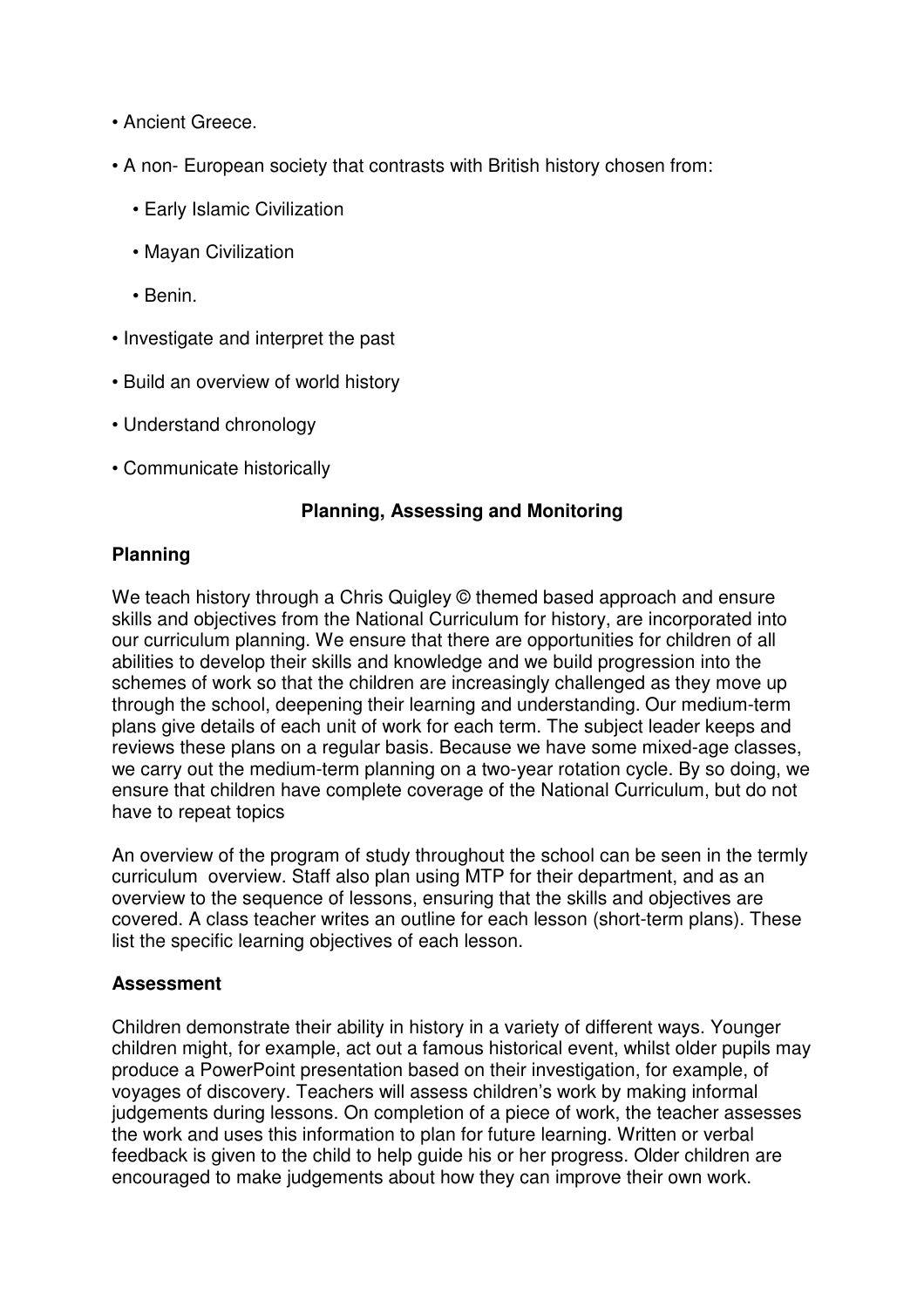At the end of the year teachers make a summary judgement about the work of each pupil in relation to the National Curriculum level of attainment. We use these grades as a basis for assessing the progress of the child, and we pass this information on to the next teacher at the end of the year.

The history subject leader keeps samples of children's work in a portfolio. These portfolios demonstrate what the expected level of achievement is in history for each age group in this school. Subject leaders will attend the CHIP curriculum moderation meetings termly to moderate work within national expectation guidelines.

Part of the assessment devised by Chris Quigley © is used to assess the depth of learning and understanding within History following the categories of BASIC, ADVANCING and DEEP within each milestones.

The milestones are structured like this:

- Milestone 1 Year 1 and 2
- Milestone 2 Year 3 and 4
- Milestone 3 Year 5 and 6

Any children assessed as below the basic milestone will be assessed as below basic. Teachers in milestone 2 and above may track back to the previous milestones to ensure their learning needs are met within the subject. Milestone 1 teachers may wish to refer to Early Learning Goals.

#### **The Early Years Foundation Stage**

We teach history in the reception class as an integral part of the topic work covered during the year. As the reception class is part of the Early Years Foundation Stage we relate the history aspect of the children's work to the objectives set out in the Early Learning Goals (ELGs) which underpin the curriculum planning for children aged three to five. History makes a significant contribution to developing a child's knowledge and understanding of the world, through activities such as dressing up in historical costumes, looking at pictures of famous people in history, or discovering the meaning of vocabulary (e.g. "new" and "old") in relation to their own lives.

#### **Monitoring and review**

The coordination and planning of the history curriculum are the responsibility of the subject leader, who also:

- supports colleagues in their teaching, by keeping informed about current developments in history and by providing a strategic lead and direction for this subject;
- gives the headteacher an annual summary report in which the strengths and weaknesses in history are evaluated and the areas for further improvement are indicated;